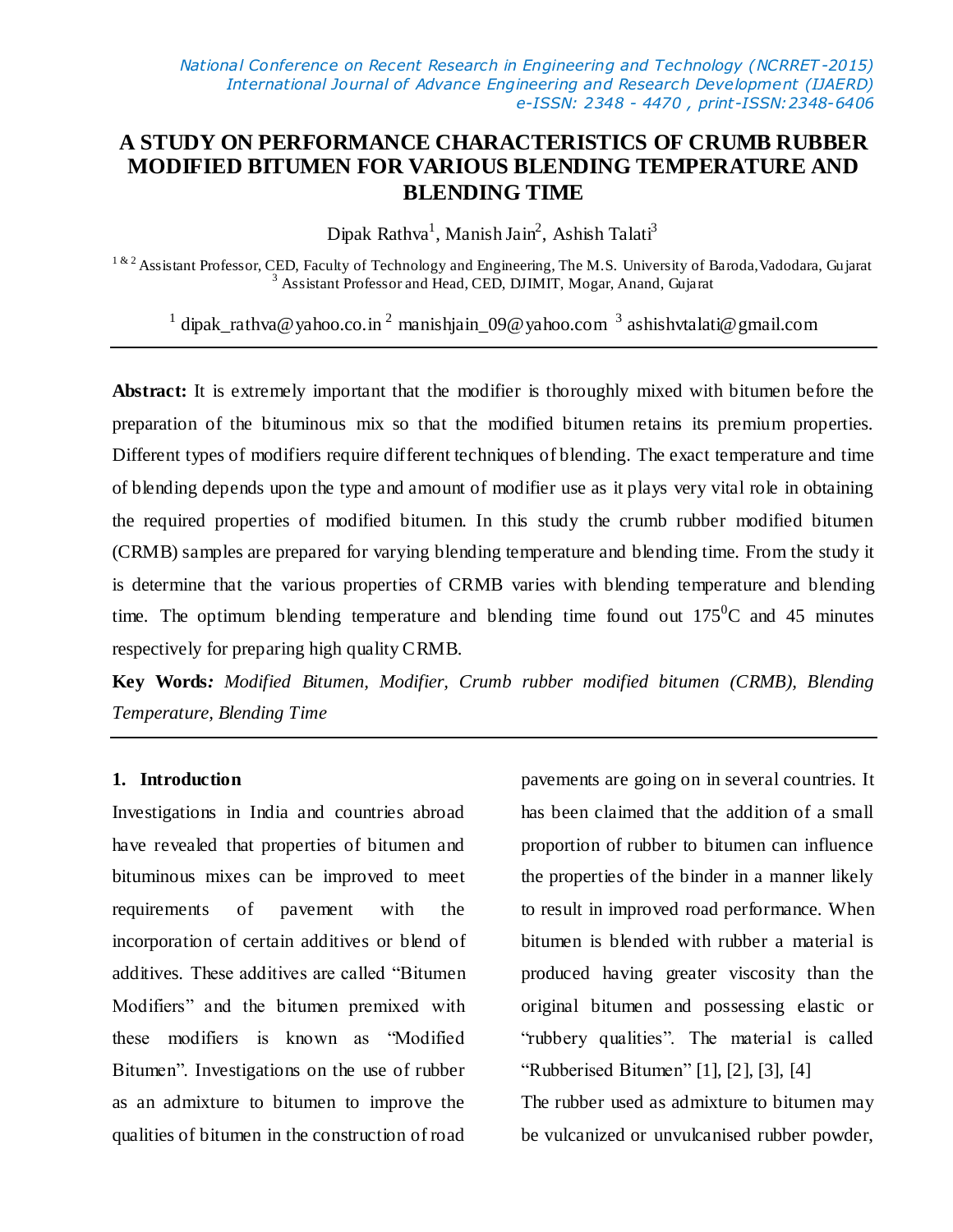rubber latex, rubber powder with sulphur, rubber powder derived from waste rubber tyres etc. [5].

The temperature of blending and rolling shall be slightly higher than conventional bituminous mixes. The range of temperature at different stages is given in Table-1 [6].

| Table -1:          | <b>Range of Temperature</b> |  |  |  |  |  |
|--------------------|-----------------------------|--|--|--|--|--|
|                    | <b>Requirements for</b>     |  |  |  |  |  |
|                    | Modified Binders            |  |  |  |  |  |
| Stage of           | <b>Indicated</b>            |  |  |  |  |  |
| Work               | Temperature $(^0C)$         |  |  |  |  |  |
| Binder at blending | $165 - 185$                 |  |  |  |  |  |
| Mix at blending    |                             |  |  |  |  |  |
| plant              | $140 - 160$                 |  |  |  |  |  |
| Mix at laying site | $130 - 150$                 |  |  |  |  |  |
| Rolling at laying  |                             |  |  |  |  |  |
| site               |                             |  |  |  |  |  |
|                    | 115 - 135                   |  |  |  |  |  |

**Source: IRC: SP – 53** 

#### **2. Laboratory Investigation**

As modifier added in bitumen its properties get changed. These properties are affected by blending temperature and blending time for blending modifier with bitumen.

## 1) Blending Temperature

Some initial efforts were made to mix manually crumb rubber and bitumen but it could not produce a homogeneous binder. It was observed that the crumb rubber particles

settle to the bottom of the container. Subsequently mechanical stirrer was used for blending the crumb rubber with bitumen. Initial efforts were made by varying the blending temperature from  $160^{\circ}$ C to  $190^{\circ}$ C. It was observed that for the lower temperature i.e.  $160^{\circ}$ C, homogeneous mix was not obtained. Hence it was decided to vary blending temperature between  $165^{\circ}$ C to  $185^{\circ}$ C and hence three blending temperatures like  $165^{\circ}$ C,  $175^{\circ}$ C and  $185^{\circ}$ C were considered for present study  $[1]$ ,  $[6]$ .

#### 2) Blending Time

This parameter also pleases an important role in preparing the modified binder. Several efforts were made to mix crumb rubber and bitumen by varying the blending time from 5 min to 50 min. It was observed that for blending time less than 15 min homogeneous mix was not obtained and for blending time more than 45 min segregation of crumb rubber starts. Hence three blending times were considered like 15 min., 30 min and 45 min. for present study [1].

As discuss various properties of modified bitumen are to be checked for find the effect of blending temperature and blending time. All these properties are tested by the methods given in various codes as shown in table-2. [7].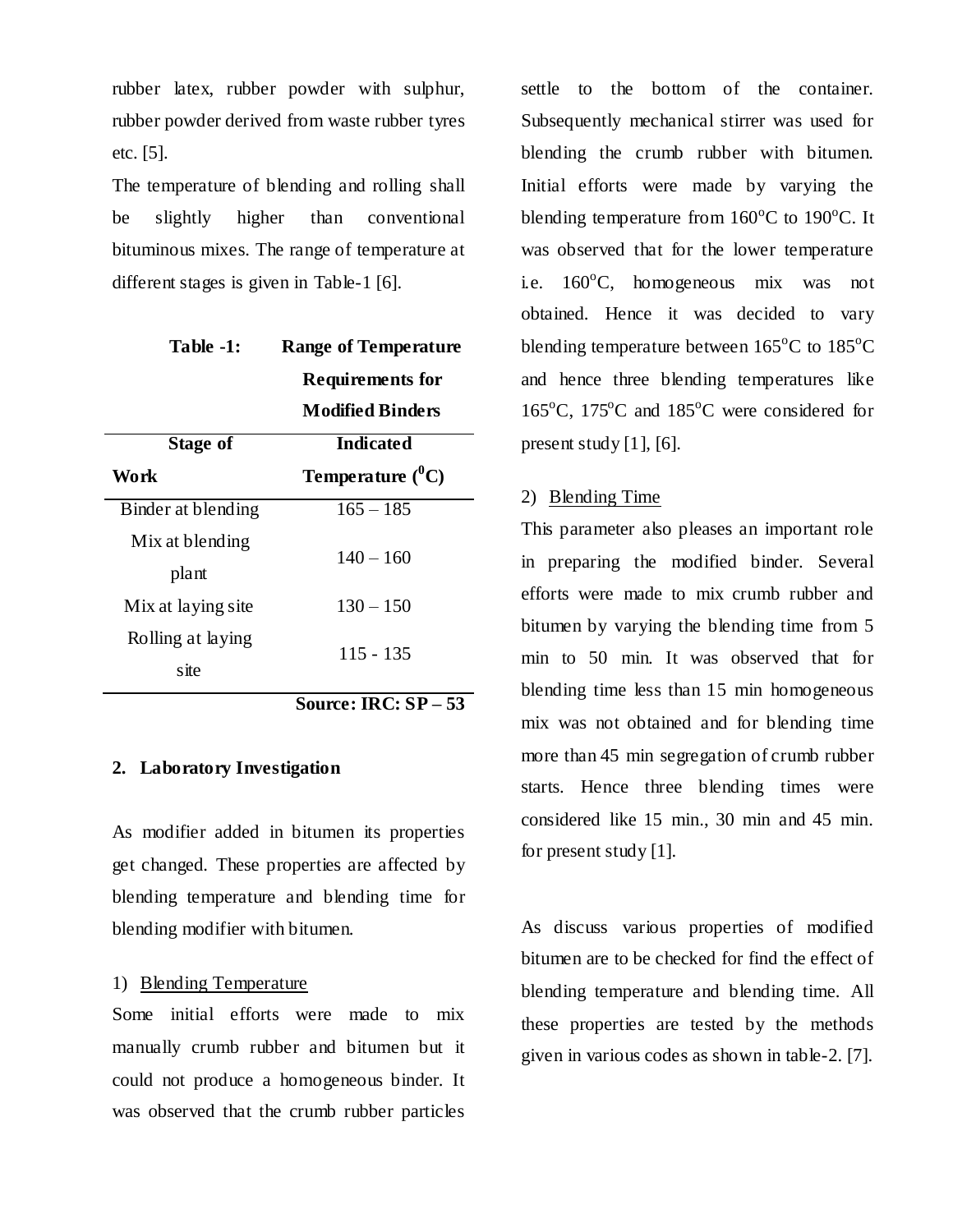| <b>Table-2: Conventional and</b>                                   |                     |                                   | 62             |                                              |     |     |                               |  |
|--------------------------------------------------------------------|---------------------|-----------------------------------|----------------|----------------------------------------------|-----|-----|-------------------------------|--|
| <b>Non-Conventional Tests on</b><br><b>Bitumen</b>                 |                     |                                   | 60             |                                              |     |     |                               |  |
|                                                                    |                     |                                   | 58             |                                              |     |     | $\rightarrow$ 15              |  |
| <b>Name of Test</b>                                                | Codes for T         | Softening Point in <sup>0</sup> C | 56<br>54<br>52 |                                              |     |     | $-2$ – 30<br>$\rightarrow$ 45 |  |
| netration at $25^{\circ}$ C, mm                                    | IS:1203-197         |                                   | 160            | 170                                          | 180 | 190 |                               |  |
| Iftening Point, $^{\circ}C$                                        | IS:1205-19          |                                   |                | Mixing Temperature in <sup>0</sup> C         |     |     |                               |  |
| actility test, cm                                                  | IS:1208-1978        |                                   |                | <b>Figure:2 Softening Point v/s Blending</b> |     |     |                               |  |
| astic Recovery of Half Thread in Ductilometer at<br>${}^{10}C, $ % | ASTM D 5976-1006    |                                   | 38             | <b>Temperature</b>                           |     |     |                               |  |
| paration difference in Softening Point, $^{\circ}C$                | <b>ASTM D 5976-</b> | due in cm                         | 37<br>36       |                                              |     |     | $-15 \text{ min}$             |  |

## **3. Analysis and Results**

Various conventional and non-conventional tests have been conducted on the prepared crumb rubber modified bitumen as indicated above. The analysis and the results obtained are presented graphically and shown as below in figure from 1 to 5.



#### **Figure:1 Penetration Value v/s Blending Temperature**



15 min



**Mixing Temperature in 0C**

**Figure:4 Elastic Recovery v/s Blending**

**Temperature**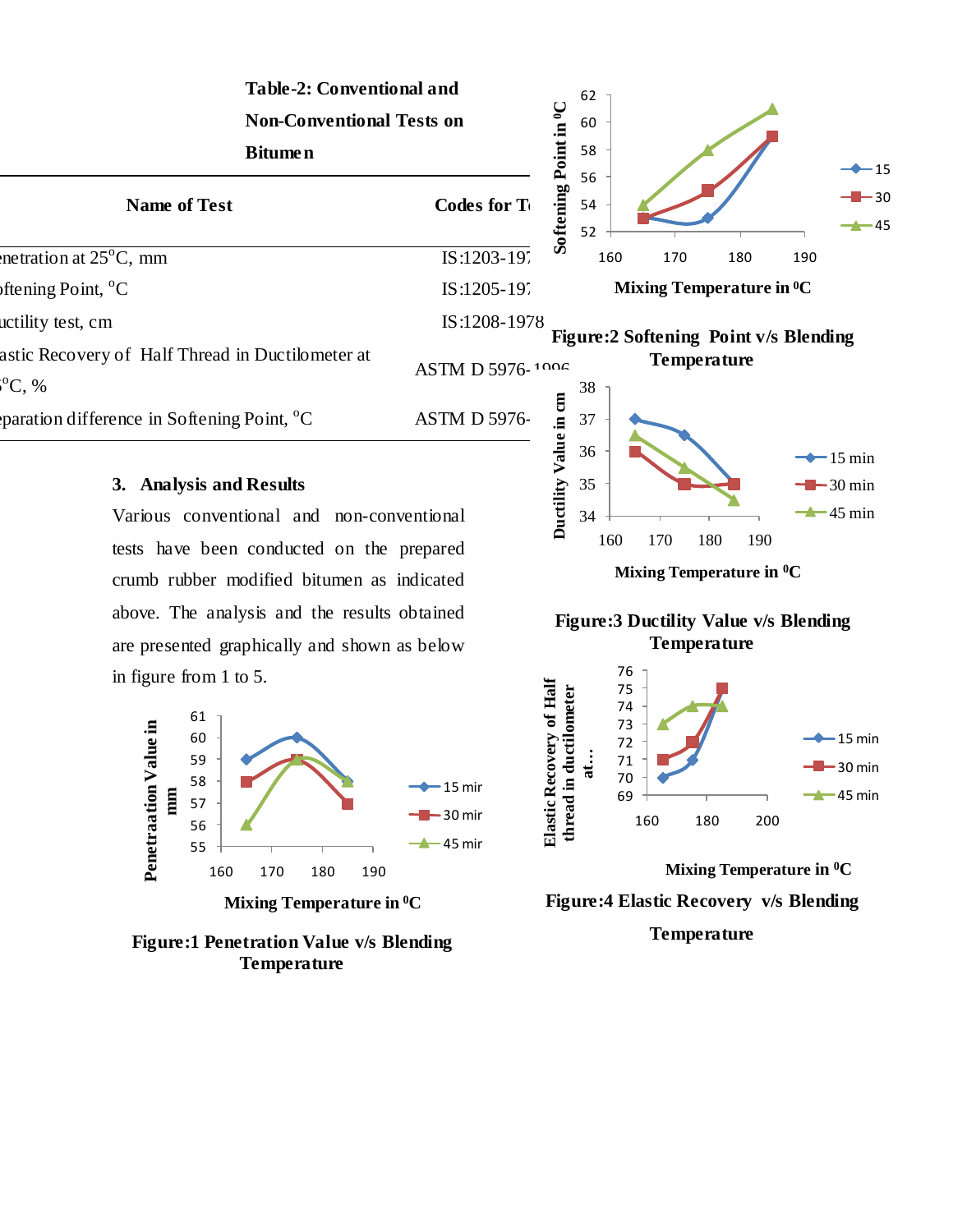

### **Figure: 5 Separation Difference v/s Blending Temperature**

It has been observed from the test results and figure-1 that penetration value of crumb rubber modified bitumen prepared with 15 minutes blending time comes higher for all blending temperatures and lower values for 45 minutes blending time. This shows at less blending time mix is not properly formed and penetration values comes higher for less blending time. Aslo, it is observed that at  $175^{\circ}$ C the pentraion value is higher for various blending time. Further, at blending temperature of  $165^{\circ}$ C and blending time of 45 minutes penetration values comes lowest. Figure-2 shows that softening point of crumb rubber modified bitumen prepared with 45 minutes blending time comes higher for all blending temperature. It reveals that more time in blending make the mix more stiff. Also it has been seen that as the blending temperature

increases the softening point also increases for all blending time.

From ductilty test and figure-3 it has been found that ductility property of crumb rubber modified bitumen prepared with all blending time and with respective blending temperature remains almost constant. So, the blending temperature and blending time does not influence ductility property of crumb rubber modified bitumen. The elastic recovery value of crumb rubber modified bitumen prepared with 45 minutes blending time comes higher for blending temperature of  $165^{\circ}$ C and  $175^{\circ}$ C but for blending temperature of  $185^{\circ}$ C the elastic recovery value remains almost same for all blending time. Figure-4 shows that at  $185^{\circ}$ C blending temperature the elastic recovery value is constant, it menas at higher temperature blending time have no effent on elastic recovery, as it is more depend on temperature. Figure-5 shows the separation difference for top and bottom sample of different crumb rubber modified bitumen comes nearly same. So, there is not much effect of blending temperature and blending time on separation of modifier with bitumen.

# **4. Conclusion**

From the present study it is established that the crumb rubber modified bitumen can impart beneficial properties of bitumen. Crum rubber modified bitumen used at various places now days because of its better performance